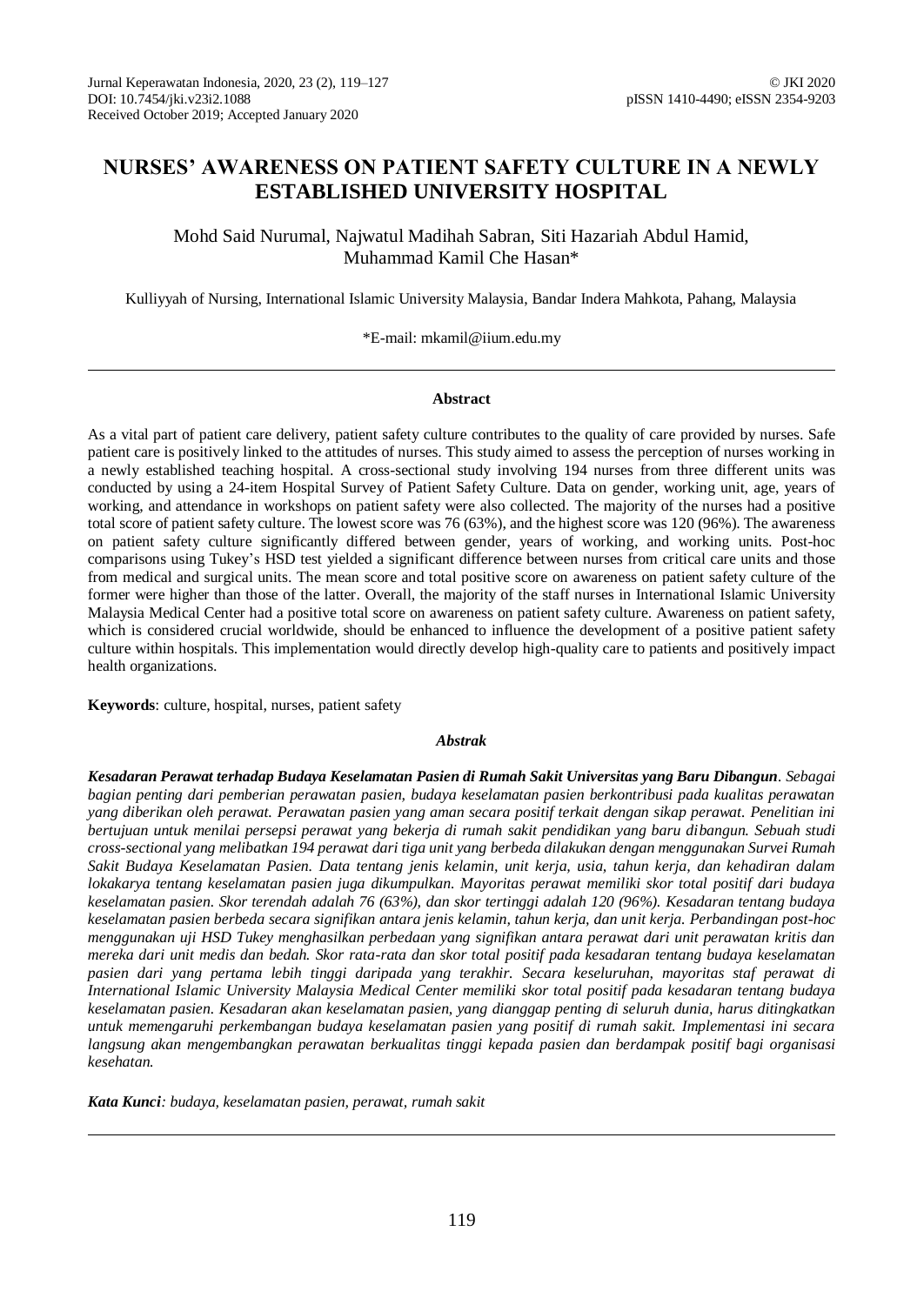# **Introduction**

According to the American Nurses Association (2010), "nursing is the protection, promotion, and optimization of health and abilities, prevention of illness and injury, alleviation of suffering through the diagnosis and treatment of human responses, and advocacy in the care of individuals, families, communities, and populations." According to expectation, nurses help create or enhance the delivery of care to maintain the good quality of safe care through the early identification and reporting of adverse events, followed by innovative systematic approaches to enhance competency in delivering safe care in healthcare systems. Safety is a basic need and definite right of individuals as patients receiving health services (Shams et al., 2014).

To integrate all responsibilities, nurses must inculcate a positive patient safety culture and play an important role in improving patient safety in health care centers (Kiaei et al., 2015). Hence, a study on patient safety culture can provide important feedback to health care systems and facilitate improvement plans based on recognition in certain problems areas. When nurses deliberate the importance of safety and make it a part of their responsibility, safety becomes a priceless element and top priority of wards in every shift. Interestingly, when safety changes into a culture in a ward, nurses pay more attention to their tasks and remark it as a value that needs to be preserved throughout their shift to prevent any adverse events (Kiaei et al., 2015). Gozlu and Kaya (2016) emphasized that safety culture involves all organizational personnel that is continuously and actively aware of the possibility of making mistakes.

The importance of patient safety has increased, and nurses who represent the largest component of the health care workforce face various challenges on how to provide safe care for their patients because healthcare services have become more complicated (Brasaitė et al., 2016). Nurses work not only with a risk of having musculoskeletal problems (Yusoff, Firdaus, Jamaludin,

& Hasan, 2019) but also under pressure with a constantly changing environment, where a situation can lead to errors that may harm patients (Gozlu & Kaya, 2016). Globally, adverse events occur in approximately 10% of hospitalized patients, and individual studies have reported adverse events from 4% to 17% of hospital admissions, and 5–21% of these adverse events result in death (WHO, 2015). Unsafe healthcare services can lead to patient harm and financial burdens, so patient safety is considered the most important quality indicator in healthcare systems (Hemmat, Atashzadeh-Shoorideh, Mehrabi, & Zayeri, 2015). Safety must be prioritized as emphasized in Abraham Maslow's theory and hierarchy of organizational needs, which considered safety as an important basic human need.

The culture of the nursing profession is based on patient advocacy in which nurses play a prominent role in preserving their patients' safety to create, maintain, and promote the quality of care (Brown, 2015). Indeed, safety culture reflects individuals' technical knowledge and roles in cases of adverse events. According to Hemmat et al. (2015), having awareness on patient safety culture can provide advantages such as reducing treatment errors, damages due to incorrect care, and nosocomial infections and increasing patient satisfaction, patient awareness on accountability level, patient safety, and quality of healthcare services. A patient safety culture can direct staff's cognition and decision-making by establishing and emphasizing safety priorities and determining acceptable and objectionable safety attitudes toward patients (Weaver et al., 2013). Hence, safe care can be provided and preventable injuries and deaths can be minimized by cultivating a positive patient safety culture. The essential aspects of patient safety culture are teamwork, communication, shared beliefs about safety, and organizational learning (Tehranian, 2018).

Therefore, nurses have the most important role in healthcare organizations; they must have appropriate skills and knowledge to carry out multiple roles (Sharif, Hasan, Jamaludin, & Firdaus,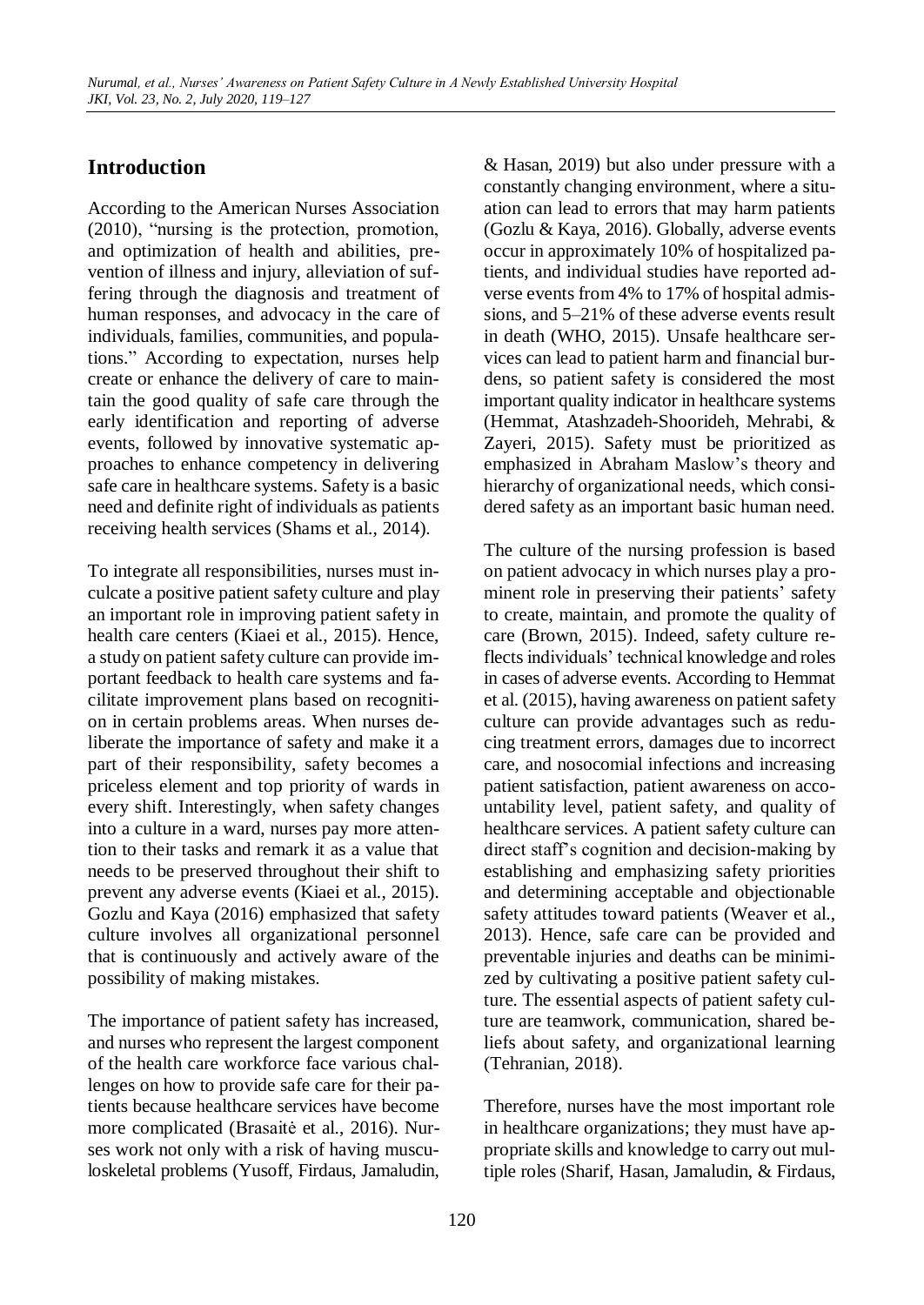2018) in maintaining patient safety. This study aimed to identify whether nurses in International Islamic University Malaysia Medical Center (IIUMMC), Kuantan Pahang, were aware of patient safety culture within their units. It focused on identifying nurses' awareness on patient safety culture. This study also aimed to determine the perception of nurses regarding patient safety culture and their awareness on patient safety culture in terms of working units, genders, age, years of working, and attendance in workshops on patient safety.

# **Methods**

The study was conducted in three units (medical, surgical, and critical care) of the IIUMMC, and 194 nurses were involved. Convenience sampling was conducted to recruit them. A set of 24-item Likert Scale of Hospital Survey of Patient Safety Culture (HSOPSC) was used because it is specifically designed to measure the awareness and perception about patient safety culture. The validated set of the questionnaire was distributed to the nurses from the three units, and it was completed by subjects who met the inclusion criteria ( $N= 194$ ).

This instrument consists of four subscales: subscale 1, "teamwork;" subscale 2, "perception of patient safety;" subscale 3, "communication;" and subscale 4, "feedback and frequency of events reported." Each subscale consisted of three to four questions. The minimum and ma-6ximum scores for each item were 1 and 5, respectively. According to the Agency for Healthcare Research Quality (AHRQ), more than 60% indicated positive or high patient safety culture (Sorra et al., 2016). A high mean score also implied high awareness on patient safety culture. A pilot study was conducted to test the validity and reliability of the instrument with Cronbach's alpha of 0.887.

Approval was attained from the Kulliyyah of Nursing Post-Graduate Research Committee, International Islamic University Malaysia Research Ethics Committee, and the Research and Education Unit of IIUMMC. SPSS version 20 was used to analyze data. Descriptive analysis was conducted to identify the awareness on patient safety culture. An independent t-test was run to compare the means between gender and attendance in workshop on patient safety. Oneway ANOVA was performed for different units and years of working among the nurses. Results were considered statistically significant ( $p < 0.05$ ).

# **Results**

A total of 194 nurses were recruited from three different units, namely, medical (n= 62), surgical ( $n= 62$ ), and critical care ( $n= 70$ ). Of these nurses, 121 were females, and 73 were males. In terms of working experience, 128 nurses have been working for 1–5 years, 6–10 years (n= 37), and  $11-15$  years (n= 21), whereas 8 of them have been working for 16 years and above. A total of 155 nurses were between 21 and 30 years old, 35 nurses were between 31 and 40 years old, and 4 nurses were above 40 years old. A total of 154 participants attended a workshop on patient safety, whereas 40 nurses did not. Table 1 shows the demographic data of all respondents. The lowest and highest scores of the nurses' awareness on patient safety culture were 76 (63%) and 120 (96%), respectively.

An independent t-test was used to investigate the association between gender and nurses' awareness on patient safety culture. The result showed statistically significant differences in the gender of the respondents and the awareness on patient safety culture for every subscale (p< 0.05). The details of t-test analysis are presented in Table 2. However, attendance in workshops on patient safety with the awareness on patient safety culture had no statistically significant differences.

One-way ANOVA was conducted to examine the association between the units and years of working toward the awareness on patient safety culture. Table 3 shows the mean score achieved by the respondents based on their respective units. The mean scores of subscales 1 (teamwork),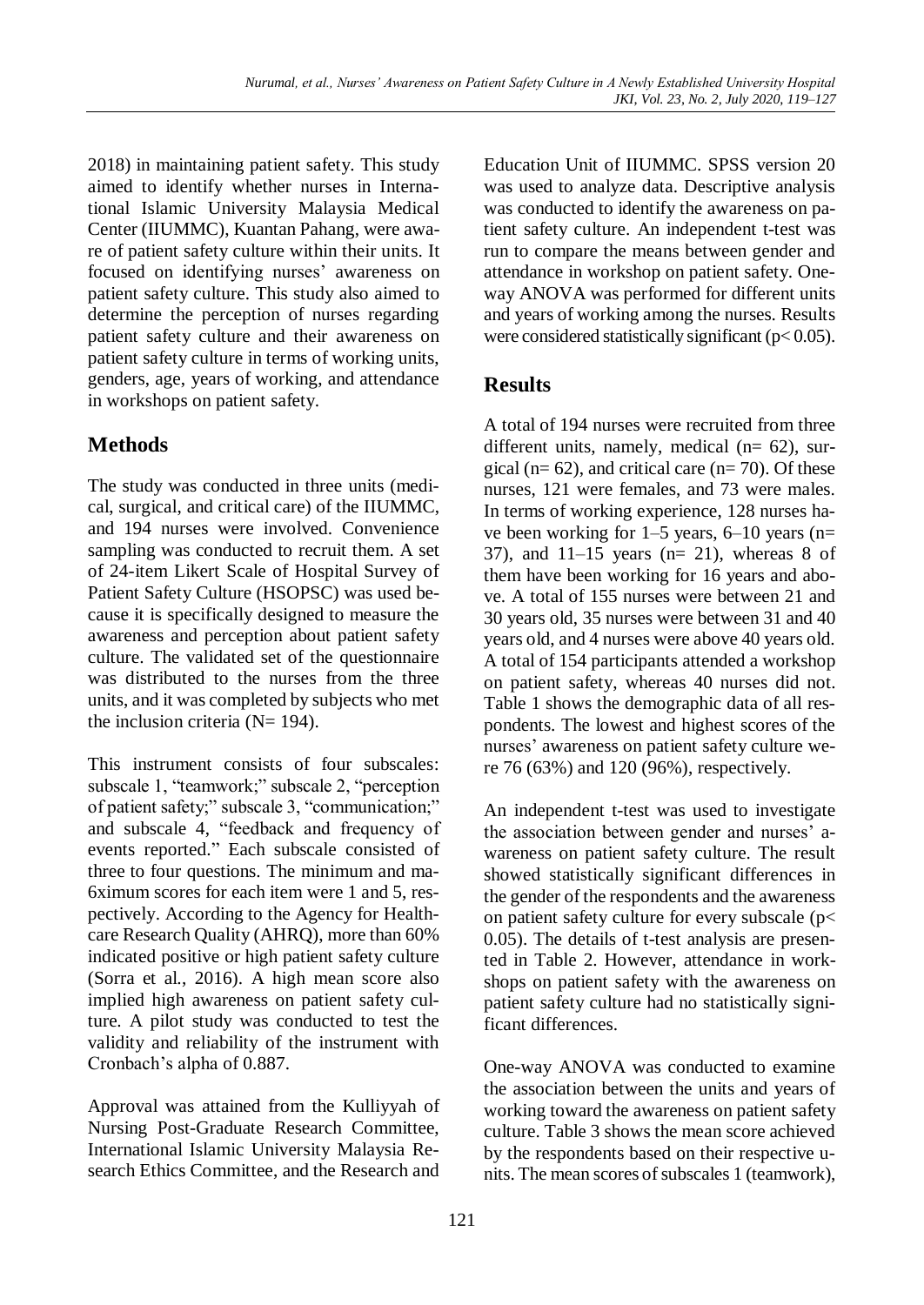| Variables                       |                | Frequency (n) | Percentage (%) |
|---------------------------------|----------------|---------------|----------------|
| Age                             | $21-30$ years  | 155           | 79.9           |
|                                 | $31-40$ years  | 35            | 28             |
|                                 | Above 40 years | 4             | 2.1            |
| Gender                          | Male           | 73            | 37.6           |
|                                 | Female         | 121           | 62.4           |
| Years of working                | $1-5$ years    | 128           | 66.0           |
|                                 | $6-10$ years   | 37            | 19.1           |
|                                 | $11-15$ years  | 21            | 10.8           |
|                                 | 16 years above | 8             | 4.1            |
| Unit                            | Medical        | 70            | 36.6           |
|                                 | Surgical       | 62            | 32             |
|                                 | Critical Care  | 62            | 32             |
| Attending workshops or training | Yes            | 154           | 79.4           |
|                                 | No             | 40            | 20.6           |

### Table 1. Demographic Data of the Respondents

### Table 2. Subscale and Total Summary Score based on Gender

| Subscale                         | Gender, Mean (SD) |                   |       | Attendance in workshop Mean (SD) |             |       |
|----------------------------------|-------------------|-------------------|-------|----------------------------------|-------------|-------|
|                                  | Males $(n=73)$    | Females $(n=121)$ | D     | Yes $(n=154)$                    | No $(n=40)$ | D     |
| 1 (Teamwork)                     | 31.7(2.9)         | 30.9(4.5)         | 0.009 | 31.2(4.2)                        | 31.3(2.8)   | 0.566 |
| 2 (Perception of Patient Safety) | 34.5(5.3)         | 31.8(6.5)         | 0.001 | 32.6(5.1)                        | 33.6(9.4)   | 0.587 |
| 3 (Communication)                | 25.1(3.2)         | 22.3(3.7)         | 0.001 | 23.6(3.8)                        | 22.4(3.5)   | 0.056 |
| 4 (Feedback and Frequency of     | 11.9(1.7)         | 10.9(1.7)         | 0.001 | 11.4(1.7)                        | 11.0(2.2)   | 0.140 |
| Events Reported)                 |                   |                   |       |                                  |             |       |
| Total score                      | 103.4(10.5)       | 96.1 (11.3)       | 0.001 | 99.0 (11.0)                      | 98.4 (13.6) | 0.412 |

### Table 3. HSOPSC Subscale and Total Summary Score by Units

| Subscale                                      | Medical<br>$(n=70)$ | Surgical<br>$(n=62)$ | Critical Care<br>$(n=62)$ |       |
|-----------------------------------------------|---------------------|----------------------|---------------------------|-------|
| 1 (Teamwork)                                  | 30.6(5.5)           | 30.7(3.1)            | 32.4(2.0)                 | 0.012 |
| 2 (Perception of Patient Safety)              | 31.0(8.3)           | 31.9(4.5)            | 35.8(3.2)                 | 0.001 |
| 3 (Communication)                             | 21.8(3.0)           | 23.0(4.3)            | 25.5(2.9)                 | 0.001 |
| 4 (Feedback and Frequency of Events Reported) | 10.7(1.6)           | 11.2(1.8)            | 12.1(1.7)                 | 0.001 |
| Total score                                   | 94.1 (11.9)         | 97.0(10.8)           | 106.1(7.9)                | 0.075 |

### Table 4. Subscale and Total Summary Score in Terms of Years of Working (N= 194)

| Subscale                         | $1-5$ years<br>$(n=128)$ | $6-10$ years<br>$(n=37)$ | $11-15$ years<br>$(n=21)$ | 16 years above<br>$(n=8)$ | p     |
|----------------------------------|--------------------------|--------------------------|---------------------------|---------------------------|-------|
| Teamwork                         | 31.4(4.5)                | 30.7(2.0)                | 31.4(2.2)                 | 30.3(5.2)                 | 0.428 |
| Perception of patient safety     | 32.6(6.8)                | 33.3(4.6)                | 33.8(5.1)                 | 31.7(4.2)                 | 0.266 |
| Communication                    | 22.9(3.7)                | 23.6(4.2)                | 25.3(2.6)                 | 24.6(3.2)                 | 0.028 |
| Feedback and frequency of events | 11.3(1.8)                | 11.4(1.9)                | 11.6(1.5)                 | 10.8(1.5)                 | 0.652 |
| reported                         |                          |                          |                           |                           |       |
| Total score                      | 98.3 (11.9)              | 99.1 (11.1)              | 102.3(9.9)                | 97.6(11.5)                | 0.059 |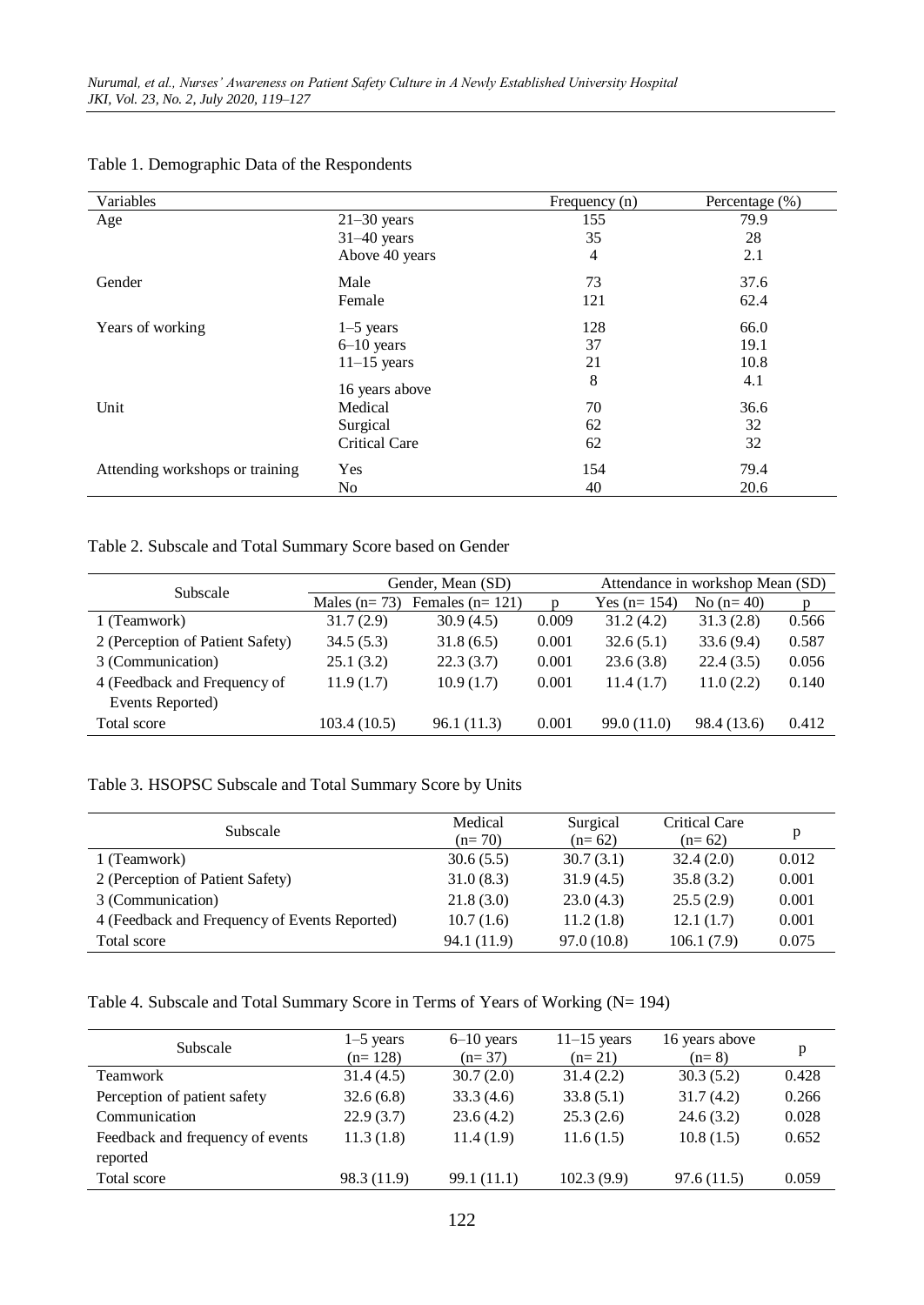work), subscale 2 (perception of patient safety), subscale 3 (communication), and subscale 4 (feedback and frequency of events reported) were significantly higher in critical care unit nurses than in other nurses (p< 0.05). Post-hoc comparisons using Tukey's HSD test suggested that the mean scores between nurses from medical and critical care units and nurses from surgical and critical care units were significantly different. The mean score of the nurses from the critical care unit ( $M = 32.4$ ,  $SD = 2.0$ ) was higher than that of the other nurses.

Post-hoc comparisons using Tukey's HSD test for subscale 2 suggested that the mean scores between nurses from medical and critical care units along nurses from surgical and critical care units were significantly different. The mean score of critical care unit nurses (M= 35.8, SD= 3.2) was higher than that of medical and surgical nurses. For subscale 3, post-hoc comparisons using Tukey's HSD test revealed a significant difference between nurses from critical care units and nurses from surgical and medical units. This study also found a significant difference between units (critical care units and surgical and medical units) and awareness on patient safety culture for subscale  $4$  ( $p= 0.001$ ). Post-hoc comparisons using Tukey's HSD test suggested that the mean scores between the nurses from medical and critical care units and the nurses from surgical and critical care units were significantly different. The mean score of the nurses from critical care units (M= 12.1, SD= 1.7) was higher than that of the other nurses.

In Table 4, the relationship between years of working and awareness on patient safety culture showed no significant difference except in subscale 3 (communication;  $p= 0.028$ ). A significant difference was observed between the years of working  $(1-5$  years,  $6-10$  years,  $11-15$  years and 16 years above) and the awareness on patient safety culture for subscale  $3$  ( $p= 0.028$ ). Post-hoc comparisons using Tukey's HSD test indicated significant differences between nurses with 1–5 years of working (M= 22.9, SD= 3.7) and nurses with 11–15 years of working  $(M = 25.3, SD = 2.6)$  for subscale 3.

### **Discussion**

A total of 194 respondents from three different units, namely, medical, surgical, and critical care, reported a positive score awareness on patient safety culture. According to the AHRQ, more than 60% indicates a positive or high patient safety culture (Sorra et al., 2016). This finding is important for highlighting the value of having awareness regarding patient safety culture among nurses. This notion has been supported, considering that health care organizations have increasingly acknowledged the role of changing organizational cultures in the improvement of patient safety and the attempts and progressive attention to safety culture (Kiaei et al., 2015).

Progressive attention to safety culture has been associated with the need for assessment tools, especially attempts to improve patient safety. According to a patient safety organization, an effective safety culture involves a proactive approach versus a reactive approach to prevent harm and connects care processes within a healthcare delivery system, especially at a patient care unit level. With the good quality of this culture, a health organization can provide patients with safe, effective, timely, efficient, equitable, and patient-centered care, leading to best outcomes (Congenie, 2014).

Mahrous (2018) studied 240 nurses and revealed that their commitment to quality care as an outcome is certainly correlated with patient safety. Standard policies should also be improved and promoted to enhance patient safety culture in hospitals (Mahrous, 2018). Thus, the improvement in promoting an environment with a positive patient safety culture likely provides the best outcomes.

Our results revealed a significant difference in gender pertaining to the awareness on patient safety culture  $(p= 0.001)$  and agreed with previ-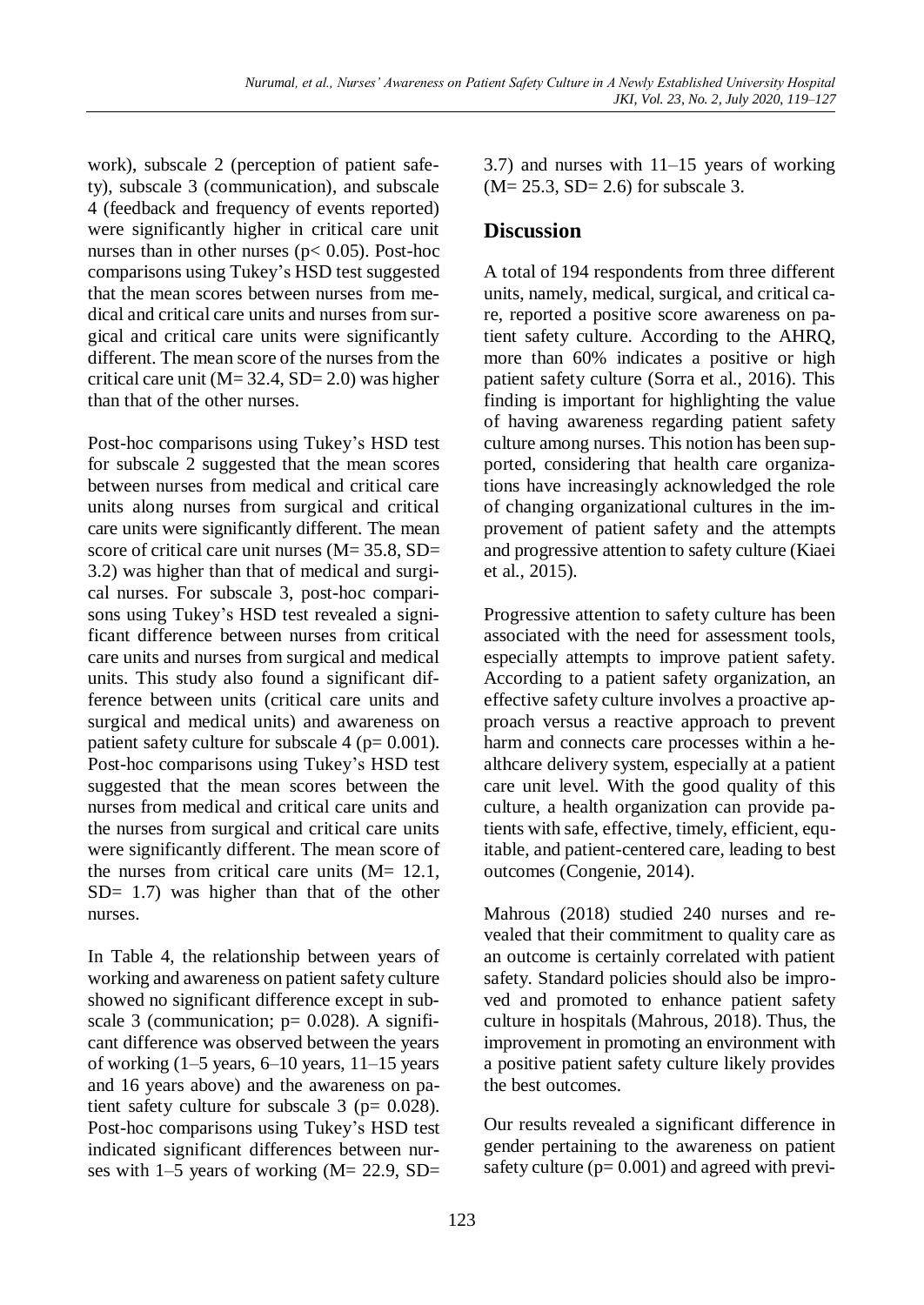ous findings, which shared the same concern on the awareness on patient safety culture. For example, Güneş, Gürlek, and Sönmez (2015) conducted a cross-sectional study and obtained similar outcomes, indicating that the awareness of male nurses on patient safety culture is higher than that of female nurses. Other studies have also supported this result and observed significant differences in the comparison of the awareness on patient safety culture between males and females (Alameddine, Saleh, & Natafgi, 2015; Gozlu & Kaya, 2016).

Interestingly, another study found no significant difference in the comparison between both genders. The most common issues that need to be reconsidered were traditional beliefs about gender issues. Male participants also revealed that gender-based stereotypes contribute to their job dissatisfaction; therefore, to cope with this situation, they used it as motivation to deliver high-quality care. However, other factors, including individual passion, working environment, and social stigma in wards, should be investigated because they directly or indirectly influence the awareness level on patient safety culture between male and female nurses. Our study revealed that male nurses with positive patient safety culture could provide new insights and energy and create an environment with highquality care.

This study did not show a statistically significant difference in attendance in workshops on patient safety ( $p > 0.05$ ) in each subscale. In this case, attending a workshop on patient safety was not significantly associated with the awareness on patient safety culture.

The nonsignificant difference observed in this cross-sectional study might be due to the existence of other external factors that were not highlighted in this research. Moreover, nurses have been educated regarding the importance of patient safety since they were nursing students, regardless of attendance in certain workshops on patient safety; therefore, they are already aware of patient safety. They also know how to minimize adverse events because of medical errors in a high-risk health sector via direct or indirect discussion.

A significant difference was observed in the association between units and nurses' awareness on patient safety culture. This result was consistent with previous findings, which revealed a higher positive score on patient safety culture among nurses working in the critical care unit (Güneş et al., 2015; Gozlu & Kaya, 2016). As for the significant difference result in this study which the nurses working in critical care units had a higher patient safety culture score, other factors may have directly or indirectly influence outcomes. According to Güneş et al. (2015), critical care units are specifically prone to having a greater incidence of medical errors caused by the treatment of extremely ill patients. Numerous medication prescriptions and frequent stressful situations occur with work overload in a busy area. Our results might be explained by the better training and specialization in safety-related issues of nurses. Hence, a more specialized unit likely leads to the further understanding and immersion about the rationale of procedures and skills that can indirectly contribute to differences in nurses' awareness on patient safety culture.

By contrast, a previous study observed no significant difference in working areas or units. Weaver et al. (2013) reported that neither subscales were able to assess significant differences in the level of awareness on patient safety culture between different wards and units. However, this study did not provide any explanation on why this condition happened, so a larger longitudinal study should be conducted to further discuss this result. Weaver et al. (2013) indicated that improving patient safety culture is a standard recommendation for nurses to enhance patient safety and quality of care. Hence, adverse events and errors can be reduced through a strong patient safety culture practiced in a unit because a positive safety culture is associated with a low rate of errors (Tehranian, 2018). Therefore, nurses should have high awareness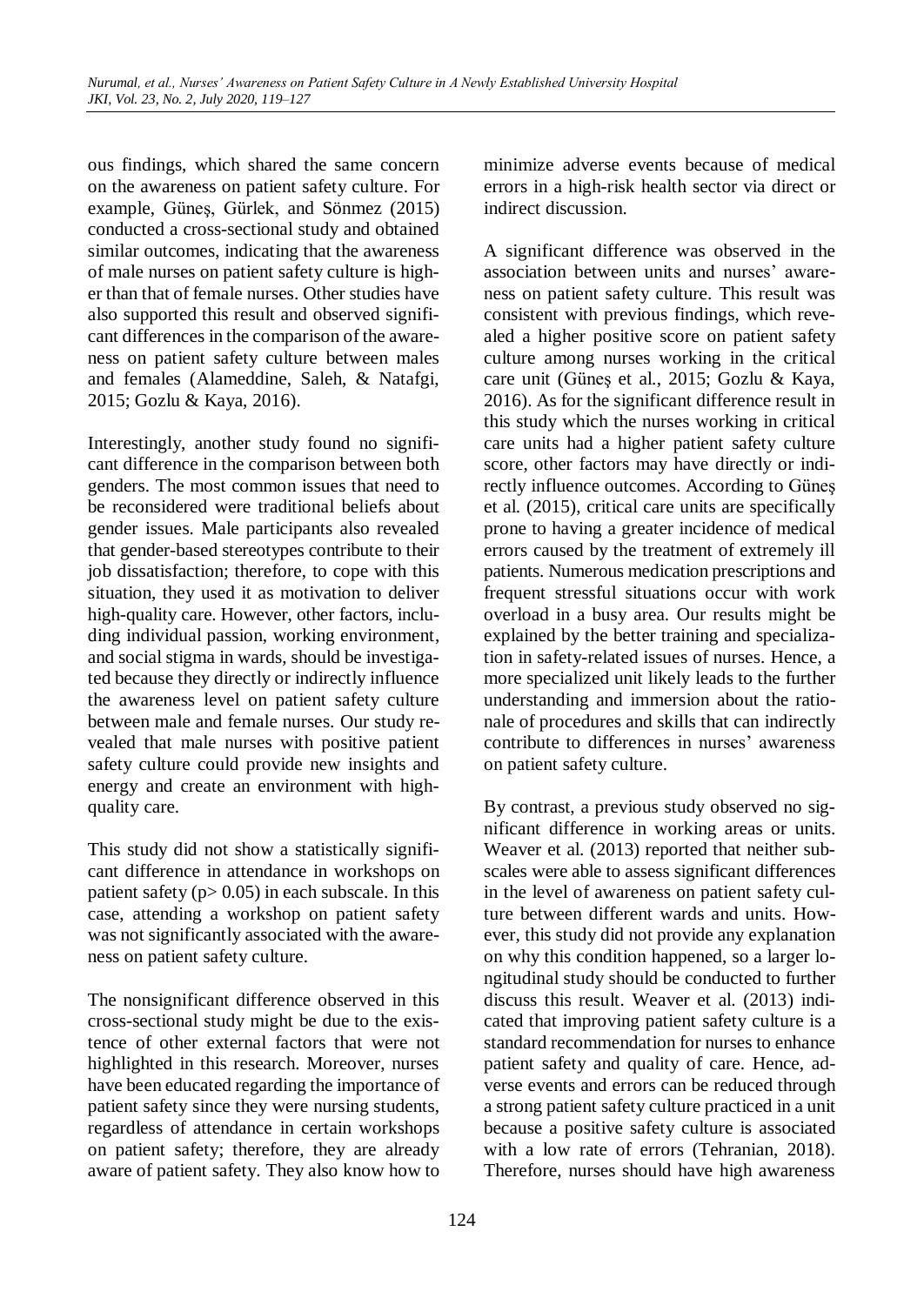on patient safety culture regardless of their units to minimize the rate of errors.

The nurses in different age groups did not differ significantly in terms of the awareness on patient safety culture: subscale 1, teamwork (p= 0.428); subscale 2, perception of patient safety ( $p= 0.961$ ); subscale 3, communication ( $p=$ 0.352); and subscale 4, feedback and frequency of events reported ( $p= 0.749$ ). This finding is similar to a study by Tehranian (2018), whereby it showed a nonsignificant difference regarding the age of the nurses.

However, Alameddine et al. (2015) and Gozlu and Kaya (2016) found that nurses aged above 30 years appear to have higher awareness on patient safety culture than those aged below 30 years. With age, they must gain various kinds of experiences that contribute to a high positive score about awareness on patient safety culture (Gozlu & Kaya, 2016).

Therefore, this cross-sectional study obtained nonsignificant findings possibly because of the existence of other external factors that were not highlighted in this research. Parker, Lawrie, and Hudson (2006) demonstrated that patient safety culture can be affected by institutional changes, leadership, systems, and procedures that disregard age. Organizational culture plays a critical role in reducing medical errors and adverse events as one of the most important strategies in determining and improving patient safety within health institutions by developing a positive patient safety culture.

Nurses with different years of working discovered a significant difference in communication. This finding was similar to that of Güneş et al. (2015) and Tehranian (2018), who showed a significant difference in the years of working. In our study, work experience at a hospital affected the patient safety culture score as indicated the increase in the total score of patient safety culture with the increase in the years of nurses' experience. Thus, with more experience, awareness regarding safety practices undertaken in an organization increases. The longer the duration of working years, the higher the positive score of perception, and awareness on patient safety. For the significant difference found in subscale 3, it is among the items that can be developed and improved throughout time as it can be gained through experiences. Thus, a positive safety culture can be created through open communication, mutual trust and shared perceptions about the importance of safety, and confidence in the efficacy of preventative measures (Güneş et al., 2015).

Nurses work in changing healthcare environments, indicating that they have a continuous learning role for their professional development, job satisfaction, and continuous improvement of patient care, especially patient safety (Skår, 2010). Therefore, high awareness on patient safety is normally achieved when nurses gain more experience in encountering various types of patients within their working duration.

Some of the limitations of this study were time constraints, lack of cooperation from the respondents, and sample size. Our results could not be used as a basis for providing a generalized conclusion because our samples were taken from one newly established teaching hospital.

### **Conclusions**

Overall, most of the staff nurses in IIUMMC had positive awareness on patient safety culture. This study may promote the culture of safety among nurses who are considered crucial worldwide to influence the enhancement of patient safety within hospitals. Patients' safety culture can lead to enhanced care that positively affects organizations.

# **Acknowledgement**

We would like to acknowledge all the nurses from the IIUMMC for their contribution to this study.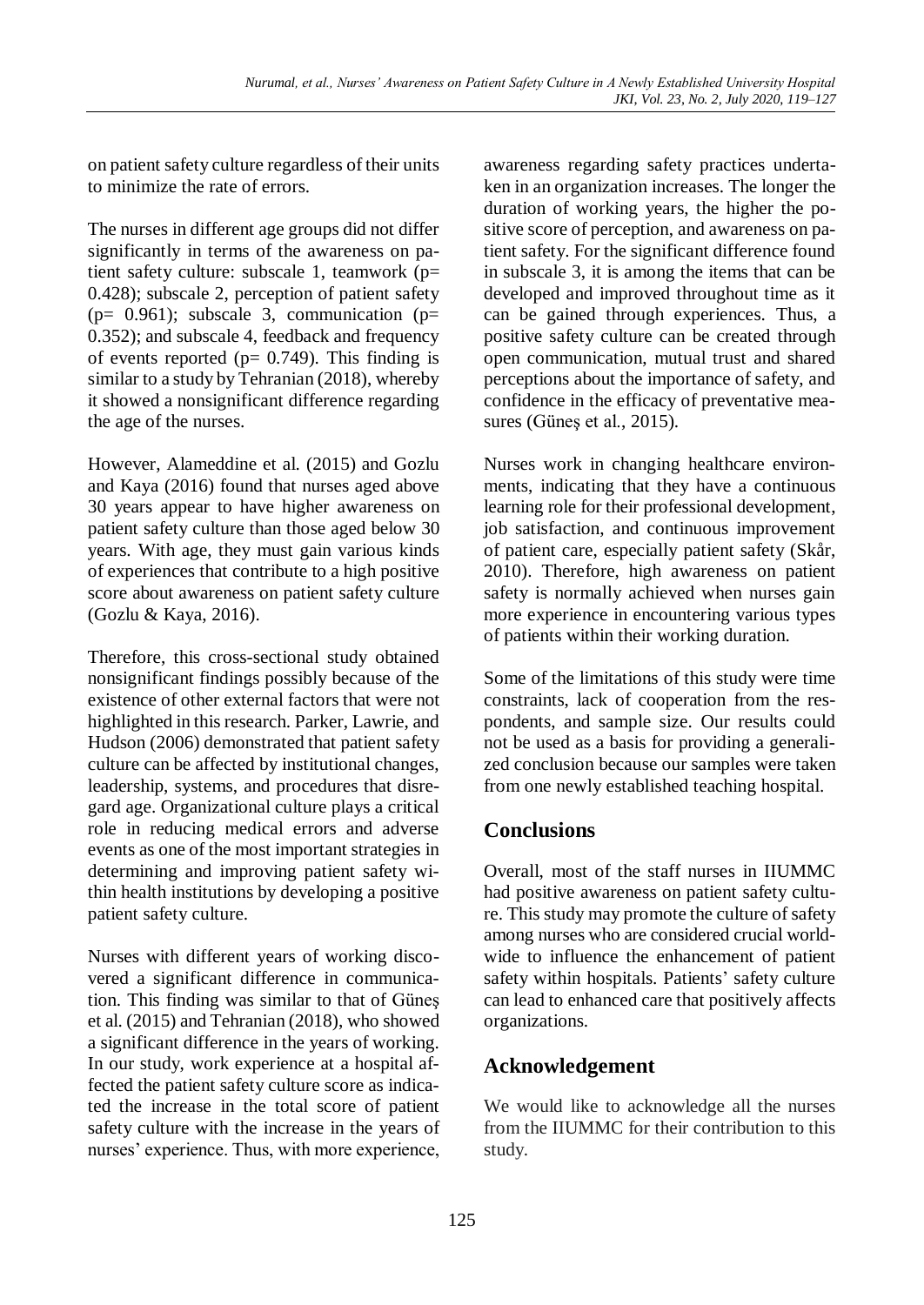### **References**

- Alameddine, M., Saleh, S., & Natafgi, N. (2015). Assessing health-care providers' readiness for reporting quality and patient safety indicators at primary health-care centres in Lebanon: A national cross-sectional survey. *Human Resources for Health*, *13* (1), 37. doi: 10.1186/s12960-015-0031-5.
- American Nurses Association. (2010). *Nursing's social policy statement: The essence of the profession*. ANA Publishing: Silver Spring, MD.
- Brasaitė, I., Kaunonen, M., Martinkėnas, A., Mockienė, V., & Suominen, T. (2016). Health care professionals' skills regarding patient safety. *Medicina, 52* (4), 250–256. doi: 10.1016/j.medici.2016.05.004.
- Brown, J.K. (2015). Relationship between patient safety culture and safety outcome measures among nurses. *Nursing Theses and Capstone Projects*. North Carolina: Gardner-Webb University. Retrieved from https://digitalcom mons.gardner-webb.edu/cgi/viewcontent.cgi ?article=1244&context=nursing\_etd.
- Congenie, K. (2014). Journey to an effective safety culture: Part I of III exploring the role of culture in safety outcomes. *Clarity PSO: White Paper*. Chicago: Clarity PSO. Retrieved from http://cdn2.hubspot.net/hubfs /1747782/documents/part\_1\_embracing\_pati ent\_safety\_culture\_final\_public\_updated.pdf
- Gozlu, K., & Kaya, S. (2016). Patient safety culture as perceived by nurses in a Joint Commission International Accredited Hospital in Turkey and its comparison with Agency for Healthcare Research and Quality Data. *Journal of Patient Safety & Quality Improvement*, *4* (4), 441–449. doi: 10.22038/ PSJ.2016.7640.
- Güneş, Ü.Y., Gürlek, Ö., & Sönmez, M. (2016). A survey of the patient safety culture of hospital nurses in Turkey. *Collegian*, *23* (2), 225– 232. https://doi.org/10.1016/j.colegn.2015.0 2.005
- Hemmat, F., Atashzadeh-Shoorideh, F., Mehrabi, T., & Zayeri, F. (2015). A survey of nurses' awareness of patient safety culture in neonatal intensive care units. *Iranian Journal of Nursing and Midwifery Research*, *20* (4), 490–495. doi: 10.4103/1735-9066.161003.
- Kiaei, M.Z., Ziaee, A., Mohebbifar, R., Khoshtarkib, H., Ghanati, E., Ahmadzadeh, A., ... & Zieaeeha, M. (2016). Patient safety culture in teaching hospitals in Iran: Assessment by the hospital survey on patient safety culture (HSOPSC). *Journal of Health Management and Informatics*, *3* (2), 51–56. PMID: 26793642.
- Mahrous, M.S. (2018). Patient safety culture as a quality indicator for a safe health system: Experience from Almadinah Almunawwarah, KSA. *Journal of Taibah University Medical Sciences*, *13* (4), 377–383. https://doi.org/10. 1016/j.jtumed.2018.04.002.
- Parker, D., Lawrie, M., & Hudson, P. (2006). A framework for understanding the development of organisational safety culture. *Safety Science*, *44* (6), 551–562. https://doi.org/10. 1016/j.ssci.2005.10.004.
- Sharif, N.A.M., Hasan, M.K.C., Jamaludin, F.I.C., & Firdaus, M.K.Z.H. (2018). The need for first aid education for adolescents. *Enfermería Clínica*, *28* (Supplement 1), 13– 18. https://doi.org/10.1016/S1130-8621(18) 30028-7.
- Shams, A.A., Jabbari, A., Niknam, N., Zadeh, A.H., Mengelizadeh, N., & Mostafaie, S. (2014). The study of safety management in the hospitals affiliated to Isfahan University of Medical Science in 2013. *International Journal of Health System and Disaster Management*, *2* (3), 180. doi: 10.4103/2347- 9019.142207.
- Skår, R. (2010). How nurses experience their work as a learning environment. *Vocations and Learning*, *3* (1), 1–18. doi: 10.1007/s12186- 009-9026-5.
- Sorra, J., Gray, L., Streagle, S., Famolaro, T., Yount, N., & Behm, J. (2016). *AHRQ Hospital survey on patient safety culture:*